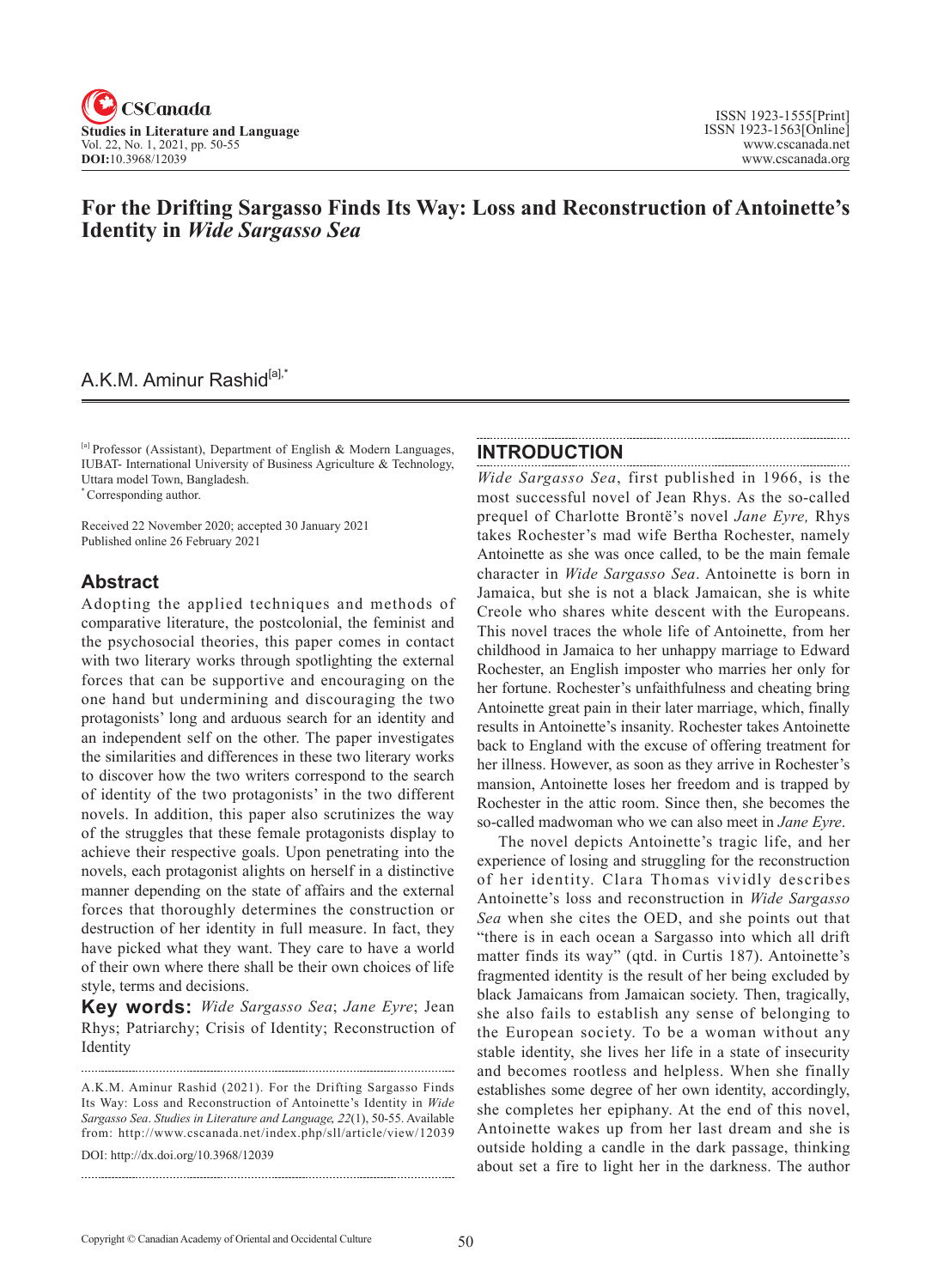leaves an open ending in this novel, however, it can be seen that Antoinette actually knows who she is and what to do already. Hence, she accomplishes the epiphany.

By using Judith Butler 's theory of gender performativity, this paper will focus on Antoinette's action to establish her identity in different period of her life, and analyze her struggle from the feminist approach. As one of the most famous feminist critics, Butler adopts the constructivist position and argues that gender is performative. She insists identity is actually not an interior essence, but something "performative", which is to say, the strategy of identity construction constitutes various performative acts. She claims that "the gendered body is performative suggests that it has no ontological status apart from the various acts which constitute its reality" (Butler, 173). The construction of gendered identity cannot fall apart from social environment, and those certain social norms greatly limit women's behaviors and shape their identity. For Antoinette in the novel, she at first follows those social norms, which in general, women in her society are not allowed to break. Nevertheless, Antoinette gradually realizes her oppressed position in that society, and she tries to fight back against those unequal rules and the society powered by male.

The analysis will focus on two main themes: the loss and reconstruction of Antoinette's identity. The first part of my study will deal with the causes which lead to Antoinette's loss of wholeness. Three main factors are suggested as being responsible for this loss, her family, the Jamaican community and world of white people-England. Antoinette's childhood is negatively affected by her mother's mental instability, her brother's death, and the incompleteness of the family. Even when she grows up, the terror from insecure feeling still exists deep in her mind, and never vanishes. Her hybrid identity as a white nigger brings her trouble too. Since she is neither black nor white, she is doomed to be marginalized by both communities. Antoinette suffers from her fragmented, marginalized existence, and she has little opportunity in shaping a stable identity.

In the second part of my study, the reconstruction of Antoinette's identity will be discussed. The society she lives in causes her great harm, both physically and psychologically, yet some people offer her help and motives her development too. Jan Curtis argues that "Rhys heroine overcomes the Sargasso and discovers her strength in a fallen world of fractured consciousness and failed relationships" (Curtis 187) by overcoming what Wilson Harris describes as the "need in the world to provide a material nexus to bind the spirit of the universe" (qtd. Curtis 187). Antoinette receives help and the sense of security mostly from black females, but not any family member or people from the more civilized white country. When the male dominated world imposes oppression on her, or cheats on her, only black females step up to help her out. Although this help is not enough to be the powerful solidarity she needs to rescue her from the oppression, she is inspired by their struggle, and she finally takes action to fight back. Hence, the reconstruction of her identity which has been mentioned before is finally carrying out.

## **PREVIOUS STUDIES**

Rhys's *Wide Sargasso Sea* has been subject to studies mostly from postcolonial and feminism approach. From a feminist perspective, the whole life of Antoinette, as described in the novel, can be considered as a narration of her struggle against male power, and Antoinette becomes a "heroine" to scholars. According to previous studies from feminism standpoints, more scholars focus on comparative analysis between *Wide Sargasso Sea* and *Jane Eyre*, while some of the rest are more interested in Antoinette's life experiences and her struggle for a stable identity. Furthermore, connection between Antoinette's fragmented identity and the West Indian circumstance she lives in is discussed by some scholars as well.

Antoinette, the main female character in the novel, is always interpreted as a heroine who struggles against "oppressive patriarchal forces" (Mardorossian 81). Elaine Showalter argues that "Rhys vividly portrays a young woman's struggle against male dominance (as well as her personal confrontation with British imperialism)" (Mills 95). Caroline Rody highlights Antoinette's last scene in the fire as "doomed but triumphant, torch in hand" and "advances in furious opposition to her pre-scripted fate" (Rody 217). In these studies, Antoinette is interpreted as a heroine who defeats male domination by her sacrifice.

However, Carine Melkom Mardorossian then states that "the interpretation of feminist novels as the struggle of a heroine against oppressive patriarchal forces was soon scrutinized and criticized for positing a distinctive and essential female condition and ignoring the varied circumstances of women's oppression" (Mardorossian 81). In her article, she relates *Wide Sargasso Sea* with feminist criticism since the second wave, in order to explore "the interrelations of sex and nationalities in Rhys's writing" (Mardorossian 81). According to Mardorossian, "A new paradigm examining the articulation of gender along the axes of race, class, and nationality emerged and effectively displaced previous interpretations of the Antoinette/ Rochester dyad in Wide Sargasso Sea" (Mardorossian 81).

# **THE LOSS OF ANTOINETTE'S IDENTITY AND WHOLENESS**

Antoinette's story in *Wide Sargasso Sea* begins against an unstable historical background which takes place, approximately after the emancipation of the slaves succeeds in Jamaica which was once British-owned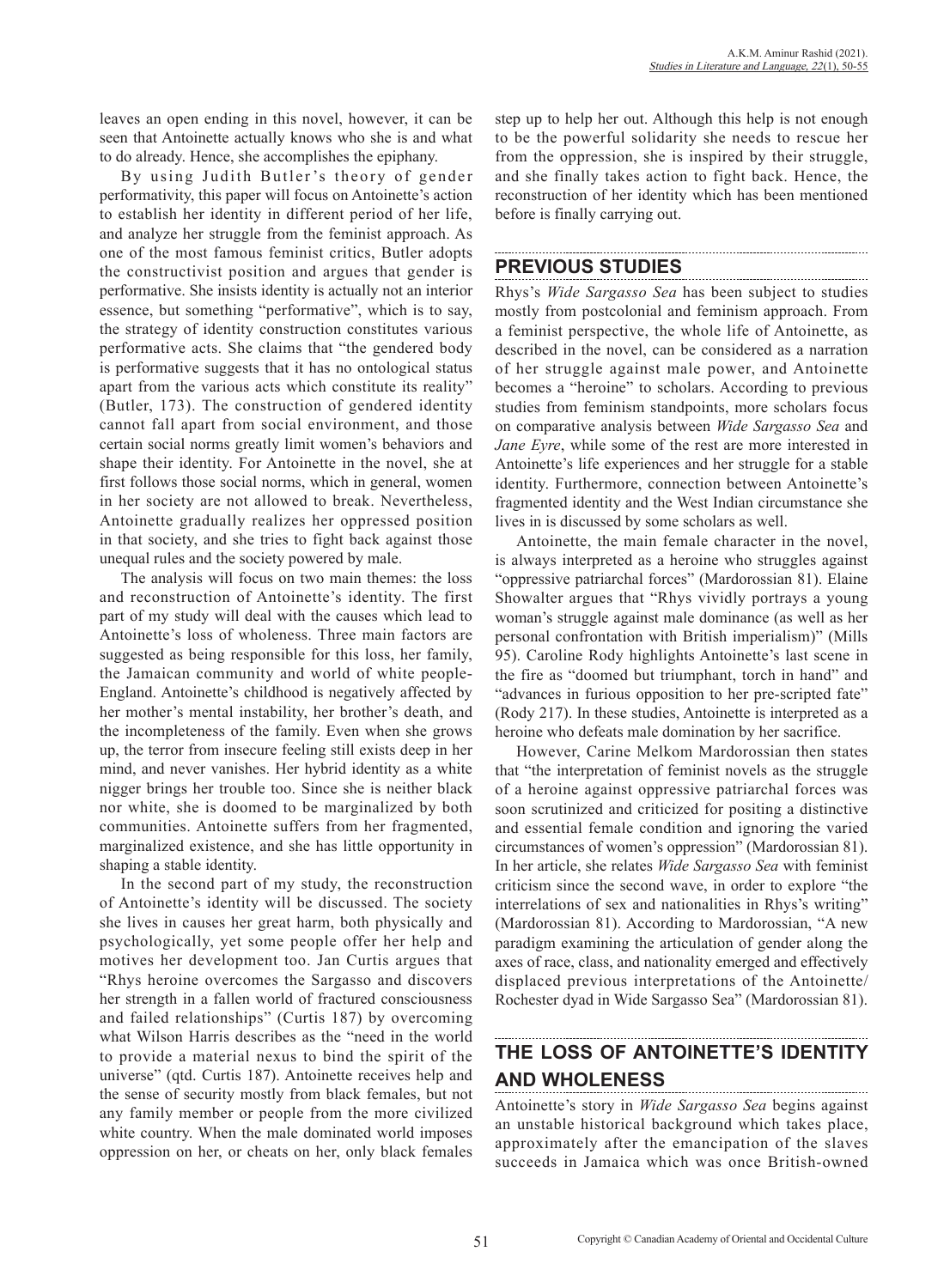Jamaica. During that period, with the abolishment of slavery, West Indian plantations fell into a temporary state of ruin (Burrows 28). After that, the empire gradually collapses, with the old colonial order disappearing as a following consequence. White people are not the only who hold power, for those former Jamaican slaves recapture Jamaica into their control again. As Antoinette lives in such an unstable social and political condition, she is not able to establish her identity in the normal way within Jamaican community.

In accordance with Jacques Lacan's theory of "the other", the establishment of self-identification is the foundation of people's existence in the world. Children's primary psychology activities appear in the way which is similar to the way staring themselves in the mirror, they can only see reflections of themselves as wholeness. During the mirror-stage, one person gradually starts establishing his/her self-identification. Then after the person goes through the mirror-stage, the reflection of his/ her self-identification comes not only from the reflection in the mirror, but also from other people, from the whole images of their languages and behaviors. Thus, people establish their own identities and seek for wholeness by watching their own reflections in other people's eyes.

In the novel, the establishment of Antoinette's identity is greatly affected by her fragmented family structure and the unstable social circumstance. Antoinette is born and grows up in an environment without either political or social stability. At the opening part of the novel, she simply narrates the circumstances they live under, as expressed as follows: "They say when trouble comes close ranks, and so the white people did. But we were not in their ranks" (Rhys 9). Long-term oppression accumulates the anger of post-slaves, so even when they are free, they cannot let go the trauma caused by colonization. The black Jamaicans cannot include the Creole, because they inherit white descent from their cruel colonizing ancestors. On the other hand, as Mardorossian suggests, "The white Creoles' lack of co-operation with and degrading of the black labor-force defeated the possibility of an alliance between the two as well as the completion of the creative process of Creolization" (Mardorossian 88). Living in such a complex society, Antoinette's self-identity cannot be well-shaped, at least not in a normal way.

## **ANTOINETTE'S SENSE OF INSECURITY**

Antoinette's family plays an important role in shaping her identity in her early age, while it also takes her sense of security away. Antoinette takes her mother and the fragmented family as a mirror, from which she can watch her own reflection and know how she should act. Antoinette's family is fragmented even since the beginning of the novel, and her childhood is covered with negative influence from this family. She lives with her mother and a disabled brother, especially when her mother is not a woman with a strong personality, their life can only be even harder. The tough situation in Antoinette's family evokes her sense of insecurity which impacts her life a lot.

Antoinette's mother is the one who provides her great influence through all her life, even since her childhood, but she is not a good role model for Antoinette because she also lacks a stable identity. At the very beginning of the novel, the first thing Antoinette mentions about her mother is "she was my father's second wife, far too young for him they thought, and, worse still, a Martinique girl" (Rhys 9). From this short introduction about Antoinette's mother, her image as a poor, repressed woman is depicted. Name is of great importance for one person, because it is the basic element of one's identity. However, the mother's name is not mentioned at all. Her identity which can be recognized here is only a wife, a young mother, or a Martinique girl. She has only one friend, a woman called Maillotte, who is also not a Jamaican. In addition to Maillotte, she has little contact with people outside of their house. After her son Pierre becomes sick, her loneliness even increases, since "at last she refused to leave the house at all" (Rhys 10). She is poor, she is lonely, she is even not confident at all, yet the most important thing is that she lacks a real identity. Antoinette describes her mother as follows, "my mother still planned and hopeperhaps she had to hope everytime she passed a looking glass" (Rhys 10). She fails to establish her identity, even she always hopes to.

 After Antoinette's father dies, her mother loses the person she can depend on, and their life becomes worse. She could have chosen to be a strong woman and be brave enough to support the whole family, however, she takes the option of doing nothing but passively waiting for a turn in her life. She keeps silence like her voice is repressed. Three different languages, French, English and patois, can be spoken by her, but she always has "a quiet voice and a quiet laugh", and she "took care to talk as they talked" (Rhys 12). Since Antoinette is a young girl, she lives in the same solitary life with this silent mother, which offers her the sense of isolation and teaches her how to compromise to the reality. She is the first one which young Antoinette adopts as the role model, thus her lack of a stable identity impacts the process of Antoinette's negotiation when she grows up. Her second marriage is with the purpose of seeking for protection from the man she marries to, and her attitude more or less influences Antoinette's marriage to Rochester too. It leads Antoinette's passive attitude of waiting for Rochester's protection and comfort at the beginning of their marriage, while this marriage cannot really fulfill her expectation of living peacefully with a stable identity.

Antoinette's sense of insecurity, mostly, comes from the neglect and isolation that her family imposes on her.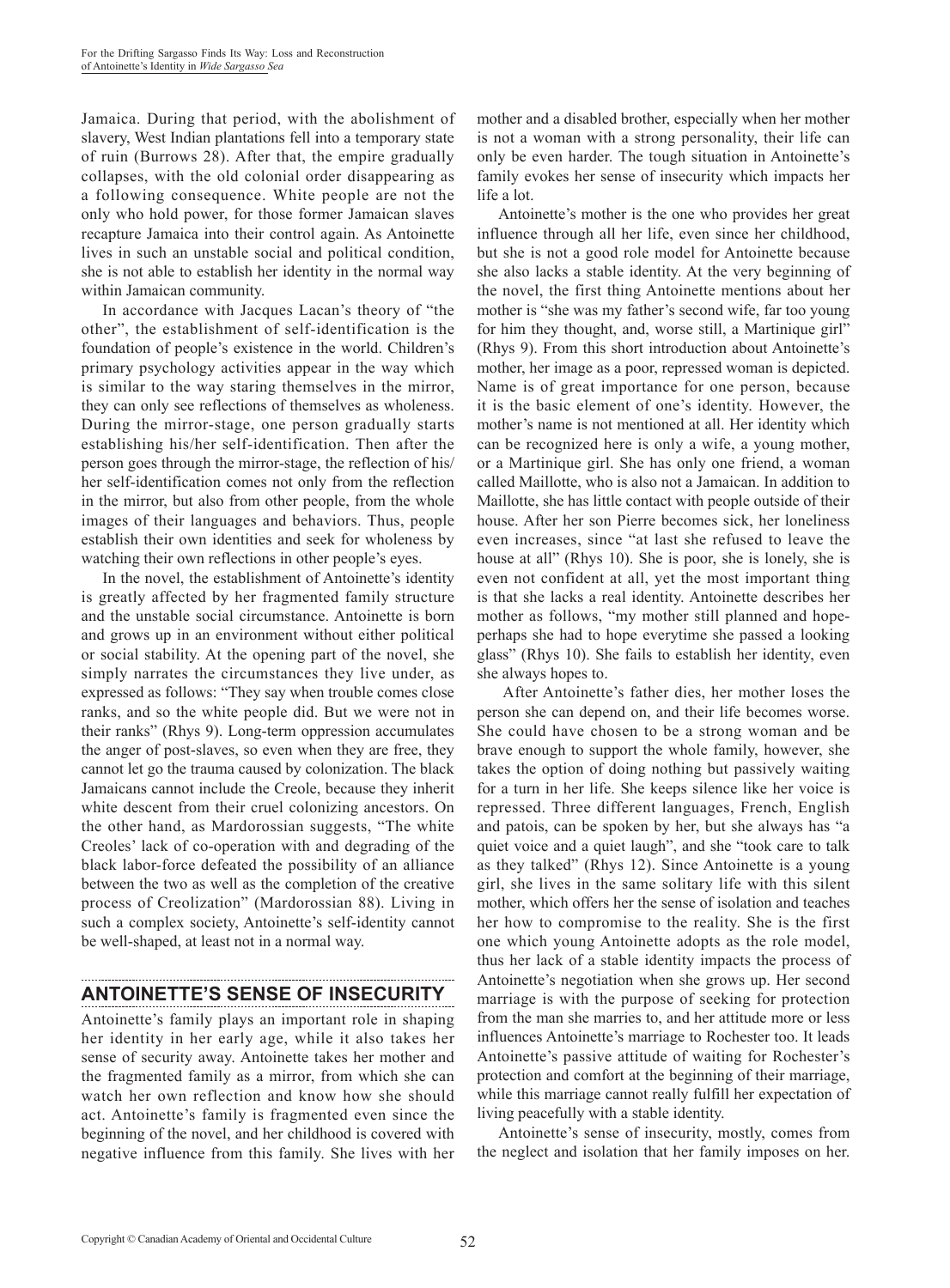As a young girl, she longs for her mother's love and protection, while she actually gets none of them. Once she tries to smooth the frown between her mother's eyebrows, but her mother pushes her away as soon as she touches her forehead. Antoinette describes her mother's reaction like "not roughly but calmly, coldly, without a word, as if she has decided once and for all that I was useless to her" (Rhys 11). She prefers to sit with Pierre, rather than Antoinette. She would only say "let me alone" in a loud voice to Antoinette which makes her afraid. She acts differently, in the way which is opposite to other mothers. Instead of carrying love and bringing protection to Antoinette, she rejects her daughter. Antoinette needs concern which normally a mother should offer to the children, but her wish can hardly be fulfilled, except when her mother falls asleep, and she is able to get closer to her as she describes in the novel: "Once I made excuse to be near her when she brushes her hair, a soft black cloak to cover me, hide me, keep me safe" (Rhys 13). Antoinette's sense of security appears in some brief moments, and then disappears in her life, as she says, "But not any longer. Not any more" (Rhys 13). Eventually, her sense of insecurity does not vanish yet.

#### **ANTOINETTE'S IDENTITY DILEMMA**

Antoinette's identity dilemma comes from conflicts which exist between white people and black people, between former colonizer and former colonized slaves in the novel. Having been impacted by these sharp conflicts, Antoinette's family and she are both not welcomed by local Jamaicans and they appear as weak ones in that society. On the one hand, Jamaicans consider people like Antoinette as descendants of white colonizers, and they are not welcomed. On the other hands, white people exclude white niggers, since they keep the sense of superiority and look down upon people born with dark skins. Hence, Antoinette cannot achieve her identity under the unstable cultural background from either Jamaican or the white people's community, which leads her to identity dilemma.

Antoinette's cultural identity is hybrid, thus, she cannot fit in the cultural background which she grows up in. In the novel, Antoinette's awkward position in Jamaican community is described, as follows, "I never looked at any strange negro. They hated us. They called us white cockroaches" (Rhys 13). The metaphor of white cockroach is an important one in the novel, and it actually shows up more than one time. Once Antoinette is followed by a little girl who is singing "Go away white cockroach, go away, go away. Nobody want you. Go away" (Rhys 13). Moreover, after Antoinette marries Rochester, the servant Amelie also sings a song of white cockroach, which is:

"The white cockroach she marry

 The white cockroach she marry The white cockroach she buy young man The white cockroach she marry." (Rhys 60)

Antoinette is even laughed by a little girl and the servant, thus she totally loses her superiority among Jamaican people. Her position in this community is the same as a "white cockroach", which owns white skin but has no power, just a poor cockroach lives in-between and everybody can totally despise.

 Antoinette shares the white descent with those white Europeans, but they never really admit her as one of their community, which results in her unhappy marriage with Rochester. At the beginning of the novel, Antoinette distinguishes her difference to people from the white group, by claiming that "They say when trouble comes close ranks, and so the white people did. But we were not in their ranks" (Rhys 9). By saying those words, Antoinette draws a line between white Creole and those Europeans. She considers Europeans as "the other", while she stands for "the self". "The self" and "the other" exist at the same time, while they stand on opposite sides and are not able to include each other.

The marriage between Antoinette and Rochester does not help Antoinette to find her a stable identity and provide her the sense of security, but destroys the fragmented identity she once had and finally drives her insane. The same as how Antoinette distinguishes her and the Jamaican community, Antoinette sets a boundary between her and Rochester, a boundary between the Creole and the white European. For Antoinette, Rochester is a white man who may provide her protection and a sense of security, especially after the horrible fire which sends her brother to death and turns her mother a mad woman. However, on the other hand, Rochester considers Antoinette as nothing more than a shortcut for him to get the fortune and be a successful rich man in colony. Rochester does not care about Antoinette, at least not in the normal way of treating the wife. According to Rochester, Antoinette is one of the European descendants who lose both fortune and status, and become pathetic in the colony. He sees the image of white loser on Antoinette, thus, he cannot really treat her equally as a family member. He claims in the second part of the novel, "I did not love her. I was thirsty for her, but that is not love. I felt very little tenderness for her, she was a stranger to me, a stranger who did not think or feel as I did" (Rhys 55). Thus, the marriage between Antoinette and Rochester does not take her any positive effect to help Antoinette construct her identity in the social circumstance she lives in.

Rochester terribly corners Antoinette in her identity dilemma, on both psychological and physical perspectives. Rochester takes her money, which actually reflects the unfair treatment to woman in the marriage. According to the social norm which is believed by people at that time, after one woman marries a man, her wealth no longer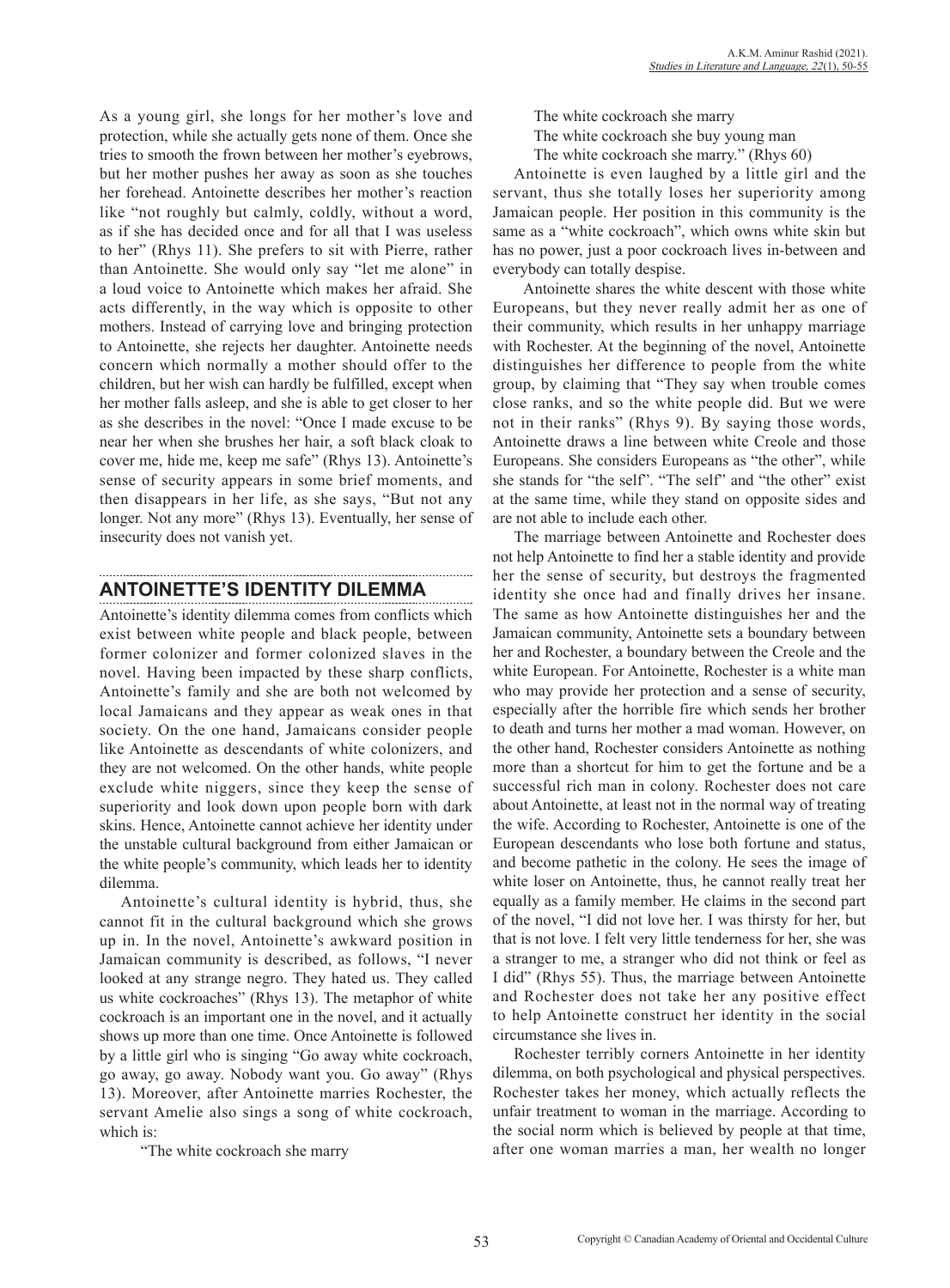belongs to her, but belongs to her husband. Once the woman loses her control over the fortune, she actually becomes the one under her band's rule without any financial backup. In the novel, after Antoinette marries Rochester and loses her fortune, she can no longer control her own life. Rochester divests her freedom by trapping her in the attic, cheats on her by having sexual relationship with another woman, and silences her by calling her mad woman and rejecting the credence of what she says.

In addition, Rochester divests her name, one of the most essential elements of her identity, and turns her into another person. Antoinette cannot help keeping her real name, which is actually a symbol represents her divested identity after she moves to England with Rochester. After they get married, Rochester does not call her Antoinette any more, but Bertha, a new name created by him. Since Antoinette is one of "the other" which is out of Rochester's control, he has to rename her with a new name that he feels more familiar with. The name "Antoinette" has the pronunciation of Creole language, while "Bertha" is absolutely a British name. With this change, Rochester intends to change Antoinette to an obedient wife and imposes oppression on her by using men's power. As the consequence, once Antoinette shows her acquiesce, she loses her control over her own life and can only be ruled. At the end, she is not even Bertha, but only a mad woman in the attic. Because of Rochester, Antoinette finally loses her mind, as well as her fragmented identity.

# **ANTOINETTE'S STRUGGLE FOR THE RECONSTRUCTION OF HER IDENTITY**

Antoinette makes effort to find out the real identity of her own for all her life, although she does not really get a stable identity and complete her reconstruction of identity until the end of the novel. On the one hand, she questions the existence of herself, and tries to find a definition for her identity. On the other hand, she receives help from other females in her life. Both of her own effort and help which is due to the female solidarity, support Antoinette's explore for the reconstruction of her identity.

Since the reflection about her image from other people's angles cannot provide her the answer when she questions who she really is, she tries to figure her identity out from reflection in the real mirrors. After her house is burnt down like a terrible disaster, her family is destroyed by that, and she is been sending to the convent. She can hardly find a mirror in the convent, which in fact hints her loss after she loses the only shelter she used to have, her fragmented family. Before this disaster, she at least has a brother and a mother, although they do not care about her. After this disaster happens, she has no identity, even the unstable identity she owns before, and that is why she cannot find a mirror and see her own reflection. In the third part of the novel, when she is already trapped in the attic, she talks with herself like this: "There is no lookingglass here and I don't know what I am like now" (Rhys 107). At this moment, she already realizes that her identity is devised and she knows nothing about herself. Take the mirror as an important metaphor of Antoinette's selfconsciousness, she gradually wakes up and realizes her suffering from the oppression that her husband and people around her have given her.

Antoinette is not obedient to Rochester completely, and she struggles through questioning her identity directly. She asks Rochester like this:

 "That's what they call all of us who were here before their own people in Africa sold them to the slave traders. And I've heard English women call us white niggers. So between you I often wonder how I am and where is my country and where do I belong and why was I ever born at all." (Rhys 61)

When she says these words to Rochester, she actually knows clearly about her awkward position between white people and Jamaicans, and she shows a strong wish to find a place that she really belongs to. However, the reality is that she is trapped by Rochester in England, the place she has no real relation with. They take everything she has, her money, her freedom, her fragmented identity, and also her name. Until the end of the novel, she finally knows that she has to stop being oppressed and do something to fight back. She tells herself "Now they have taken everything away. What am I doing in this place and who am I" (Rhys 107). Moreover, she also realizes the reason why she becomes nobody, "They tell me I am in England but I don't believe them. We lost our way to England" (Rhys 107). She has always been seeking for her identity, and now, she knows why she cannot get one since she lost the connection between her and her motherland, Jamaica. In her last dream at the end of the novel, she goes back to Jamaica, the place she was born and grew up in. At that time, she knows which group she really belongs to and where she can gain her real identity.

During the time Antoinette struggles for her identity, she receives help from other female characters in the novel, especially from the black girl Tia who grows up with her. It cannot be said that Tia treats Antoinette as a real friend, since Tia actually sees her as a white nigger and looks down upon her. But Tia to Antoinette is always a shelter or someone who makes her feel safer. After their house is burnt down, she escapes with her family and sees Tia standing beside the road. The first thing she wants to do is running to Tia and stay with her. It can be seen that Tia exists as someone who can make her feel safe when she encounters disasters. At the end of the novel, she sees Tia in her last dream. It is a symbol that she longs for the sense of security from other female characters, and this help makes her brave and get the decision of fighting back.